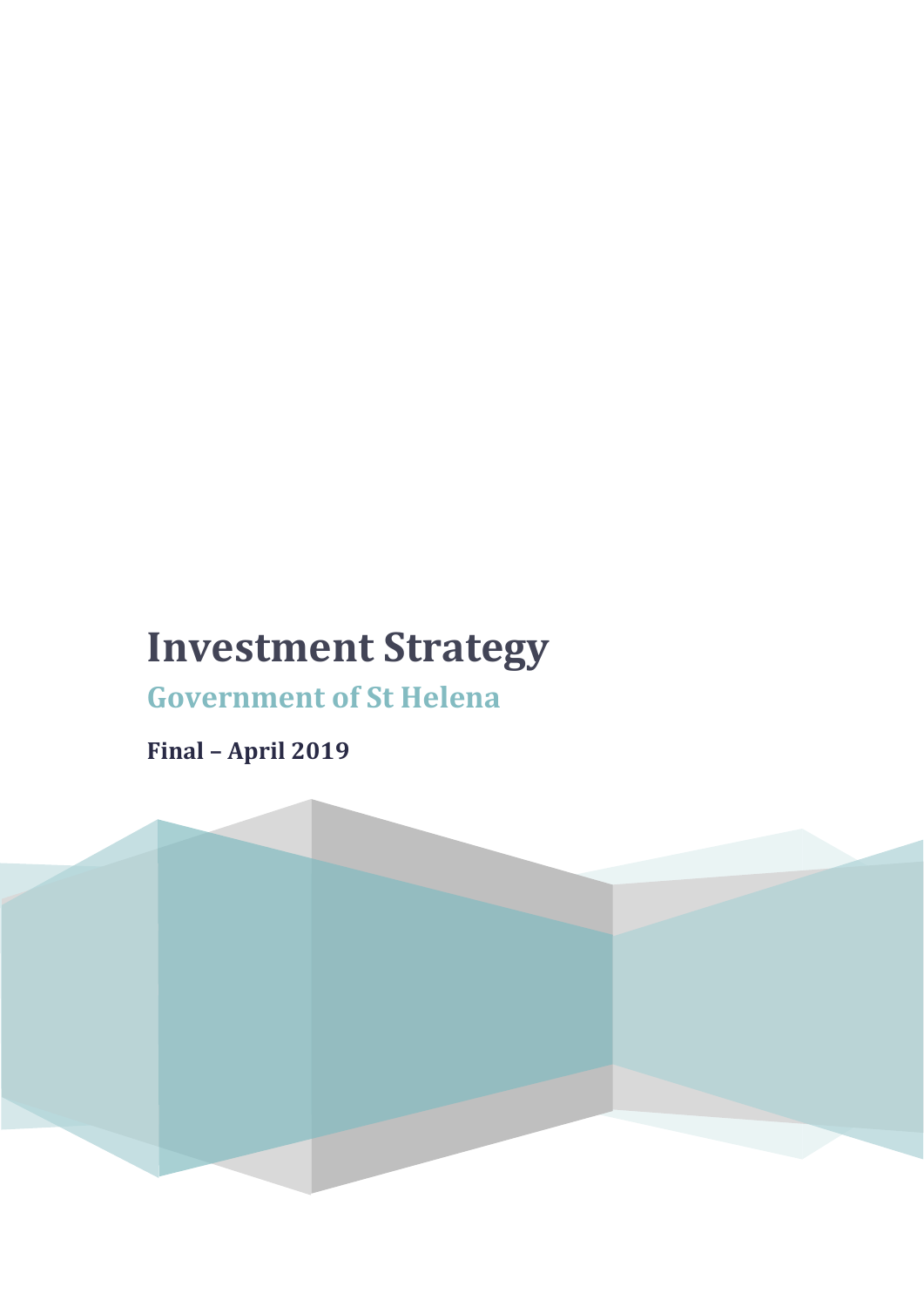## **Table of Contents**

| 1. |                                                                           |  |
|----|---------------------------------------------------------------------------|--|
| 2. |                                                                           |  |
| 3. | Key Factors Considered by St Helena Government and Enterprise St Helena 4 |  |
| 4. |                                                                           |  |
|    |                                                                           |  |
|    |                                                                           |  |
|    |                                                                           |  |
|    |                                                                           |  |
|    |                                                                           |  |
|    |                                                                           |  |
| 5. |                                                                           |  |
| 6. |                                                                           |  |
| 7. |                                                                           |  |
| 8. |                                                                           |  |
|    |                                                                           |  |
|    |                                                                           |  |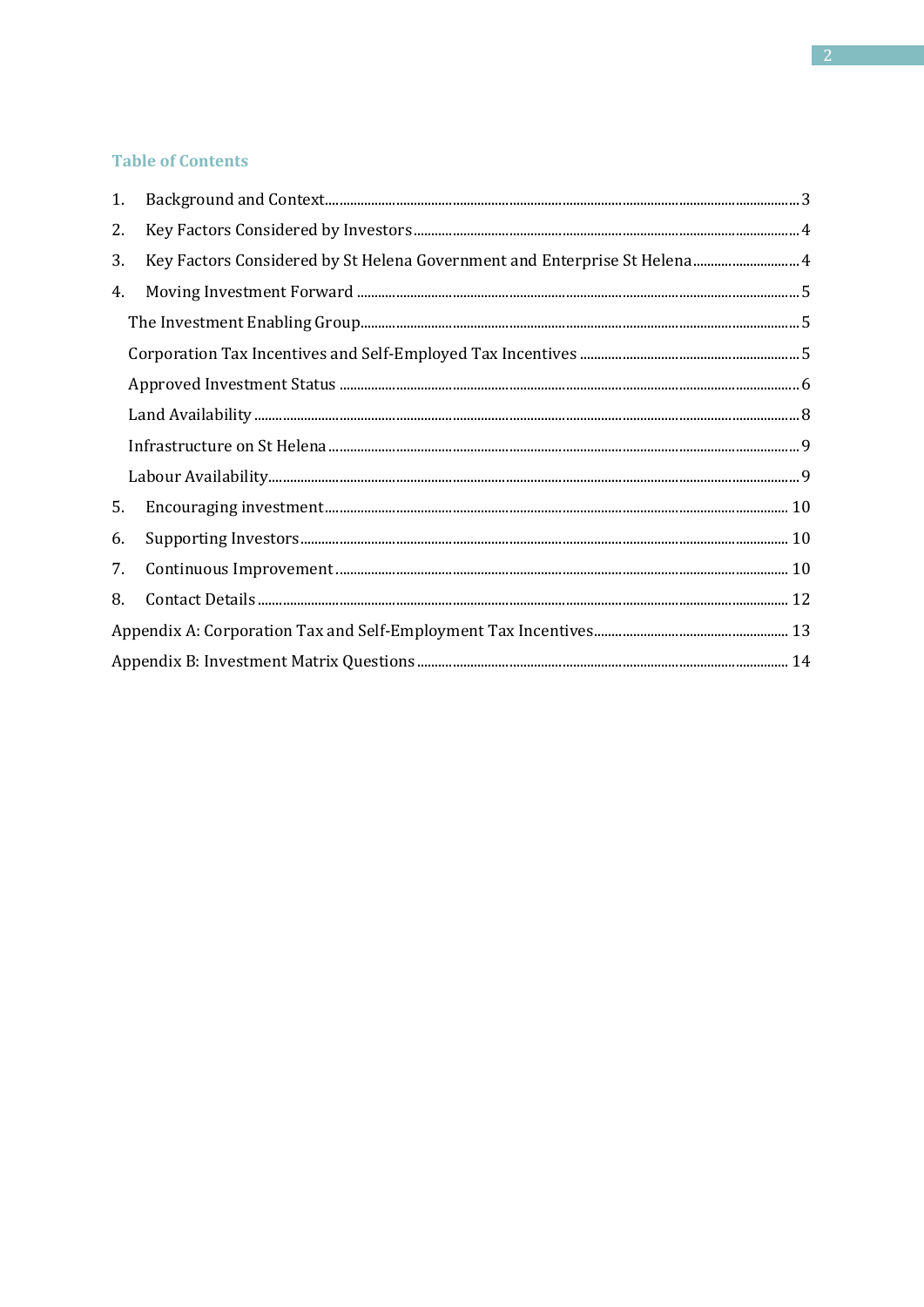## **1. Background and Context**

<span id="page-2-0"></span>The St Helena Government's (SHG) Investment Policy sets out the government's stance to investment and the principles by which policy makers should adhere when assembling future reforms.

The aims set out in the Investment Policy are:

- i) Making the economy accessible to all potential investors by being an attractive destination to do business and encouraging a diversity of investors;
- ii) Ensuring maximum benefit from development for the island's economy and people;
- iii) Setting parameters for development to safeguard what is important for the people of St Helena;
- iv) Assisting the locally based private sector to compete effectively and efficiently in an open economy;

The Investment Principles are to:

- 1. Make St Helena a desirable and competitive destination to do business by removing barriers to investment.
- 2. Encourage growth through import substitution, export promotion and domestic production.
- 3. Support an economy which is accessible to all potential investors and promote investments across the economy.
- 4. Support the locally based private sector to compete in an open economy but, where possible, avoid being overly protective.
- 5. Promote fair, consistent and transparent decision making.

The purpose of the Investment Strategy is to contribute to the achievement of the Investment Policy aims as well as the vision and goals set out in th[e Sustainable Economic Development Plan](http://www.sainthelena.gov.sh/wp-content/uploads/2018/05/SEDP-Final-April-01052018.pdf)  [2018-2028 \(SEDP\)](http://www.sainthelena.gov.sh/wp-content/uploads/2018/05/SEDP-Final-April-01052018.pdf) by attracting and maintaining investment in St Helena, thereby raising the standards of living, providing sustainable business and employment opportunities, and increasing budget self-sufficiency. Both resident and non-resident investors have and continue to provide key contributions to the St Helena economy. In future, investment by both types of investors will contribute to economic growth and development. This strategy seeks to encourage investment where it contributes to the SEDP goals.

**"As per an Investment Strategy for St Helena, private investment should be facilitated to start-up and expand business (subject to labour and displacement impacts)." (Sustainable Economic Development Plan 2018- 2028)**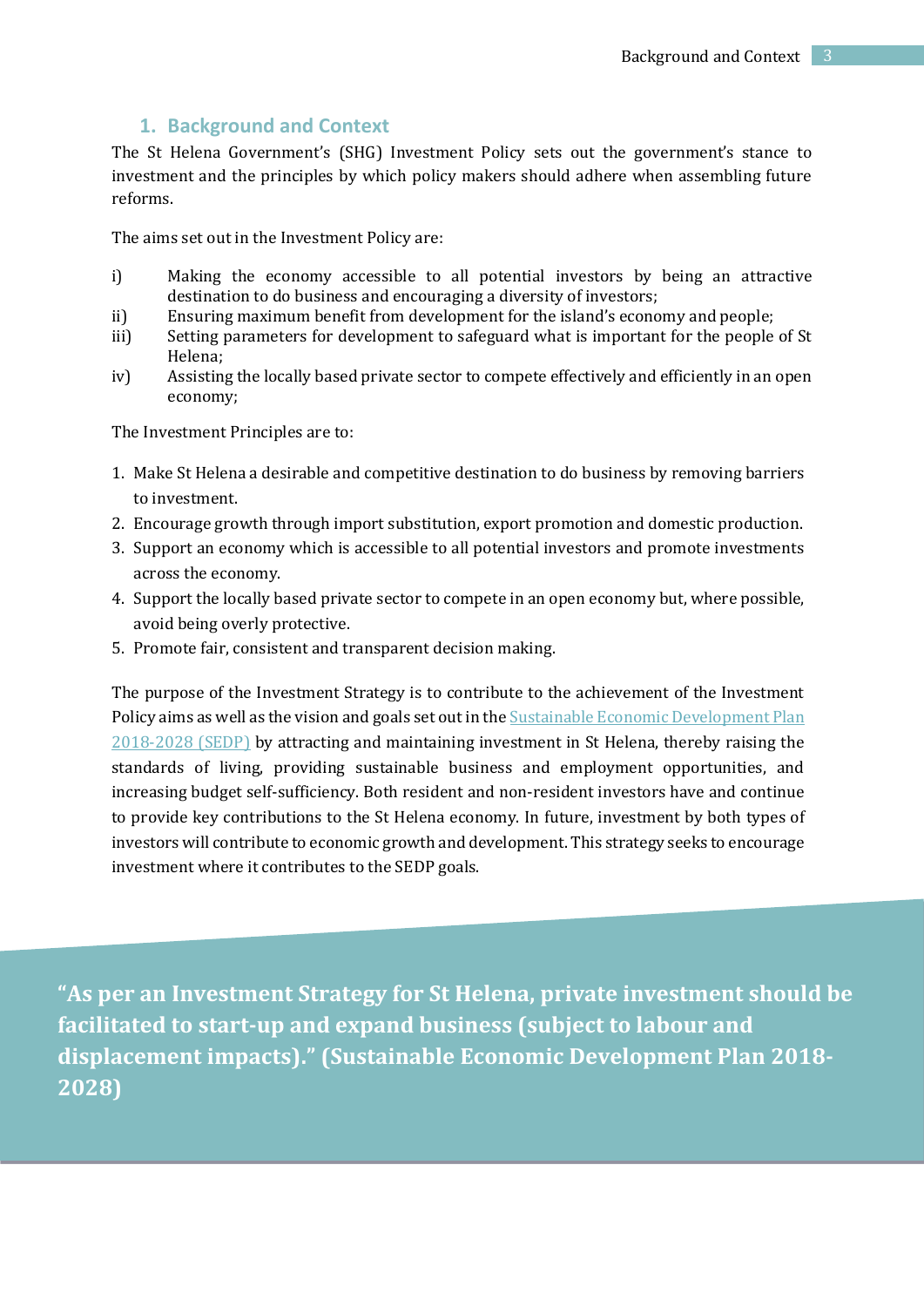In promoting the above principles, SHG recognises that reforms will only stimulate investment and development if they are workable for businesses and investors at the operational level. Being workable for business means being clear about what kind of investments are encouraged, what incentives are available, and what the process is to register an investment and benefit from incentives.

Whilst the Prospectus for Investment is the document primarily aimed to provide useful information directed at an investor readership, this Investment Strategy sets out the framework by which investment is enabled.

## <span id="page-3-0"></span>**2. Key Factors Considered by Investors**

Key factors considered by investors are:

- **Certainty** What level of risk comes with the investment decision? Some investors are prepared to take high levels of risk but expect high returns as a reward if the investment is successful. Investors understand commercial risk but will not tolerate risk that comes from bureaucratic processes. Therefore processes need to be clear and transparent from the outset.
- **Location** Is there suitable property or serviced land immediately available which will accommodate the investment proposal?
- **Labour** Is there sufficient appropriately skilled or trainable people to operate the proposed business?
- **Access to Markets** Can the business access the supplies it needs and source the materials involved in the business process? Can the business get its products to its customers efficiently?
- **Financial Incentives** Are incentives provided to reduce the financial risk of investment and support cash flow?
- **Conversion** Is there confidence in the team that is supporting the investment process from initial response to the opening of the investment enterprise?
- **Promotion** Is St Helena serious about attracting investment?
- **Aftercare** Will the island continue to provide a positive environment with support and assistance once the enterprise has been established?

# <span id="page-3-1"></span>**3. Key Factors Considered by St Helena Government and Enterprise St Helena**

Not all investments are equal, so the incentives put forward within this Investment Strategy have been designed to provide greater support for investments which contribute more to St Helena's economic, environmental and social sustainability. We particularly welcome investments which:

- $\checkmark$  Reduce the island's dependence on imported goods and increases exports, in order to increase and retain money on St Helena.
- $\checkmark$  Retains and reinvests a large proportion of profit within St Helena.
- $\checkmark$  Employs and upskills local people, uses and/or partners with other local businesses.
- $\checkmark$  Adds to the range of products and services on offer to residents and visitors.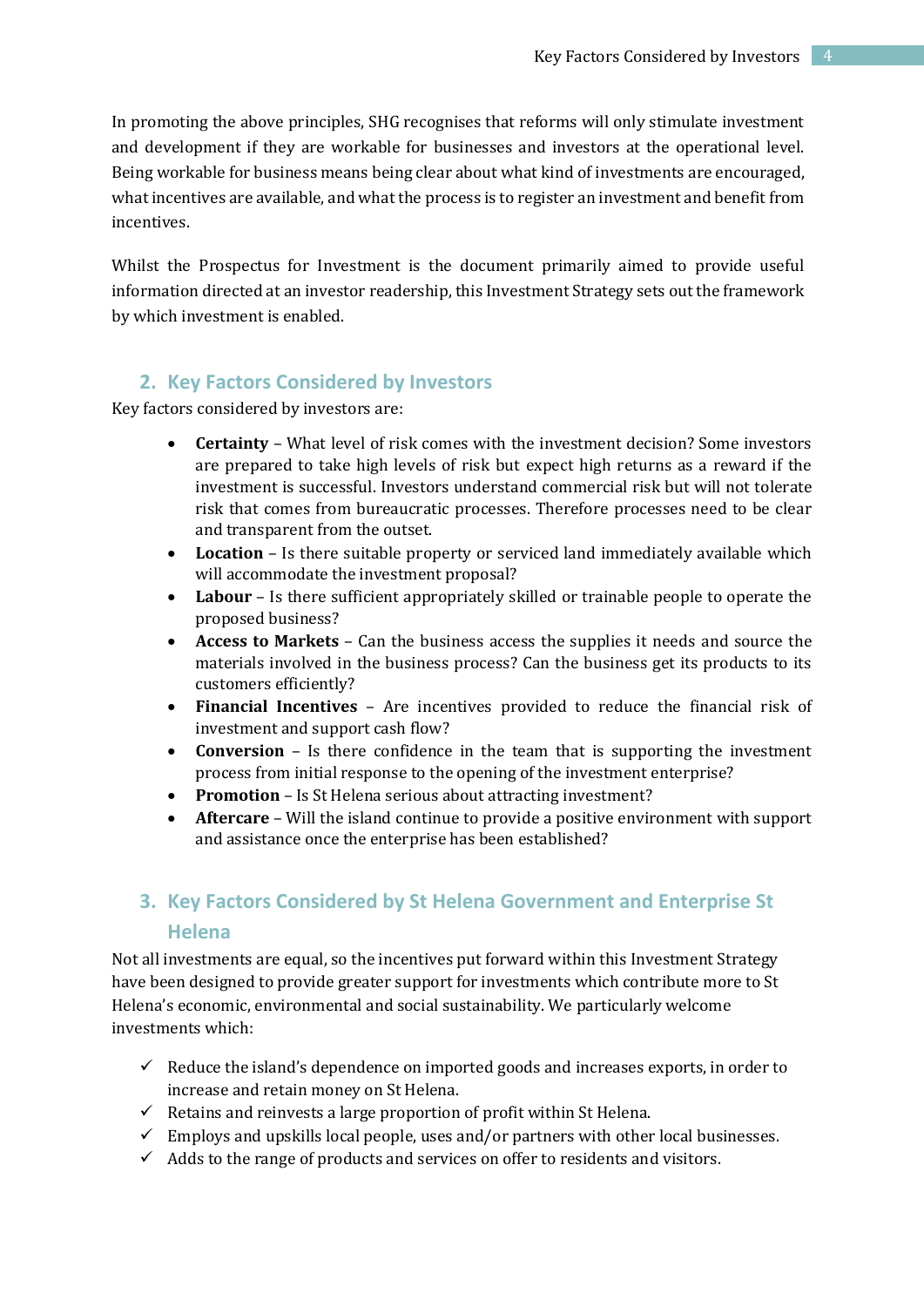- $\checkmark$  Protects and enhances the environment, for example using energy and water efficient and dark sky compliant building design, fixtures and fittings; generating or using renewable energy and capturing rainwater; reducing run-off and managing sewage discharges; planting non-invasive trees and plants.
- $\checkmark$  Offers value for money to SHG and ESH where grant funding and/or tax incentives are given.

Whilst these parameters are not a requirement of investing in St Helena, the more an investment demonstrates that it will contribute to St Helena's economic, environmental and social sustainability, the more incentives that investment is likely to attract from the St Helena Government and Enterprise St Helena.

## <span id="page-4-0"></span>**4. Moving Investment Forward**

#### <span id="page-4-1"></span>**The Investment Enabling Group**

Enterprise St Helena continues to be the first contact point for investors.

However, the Investment Enabling Group has been established within the St Helena Government to help enable investment, manage practical issues and as a conduit for communication between Enterprise St Helena, the St Helena Government and the Bank of St Helena. It is chaired by SHG's Chief Secretary, and includes officials such as SHG's Financial Secretary, Chief Economist, Head of Property, Head of Agriculture and Natural Resources, and Immigration Officer as well as Enterprise St Helena's Private Sector Development Manager and Director of Commercial Development and Enterprise and a representative from the Bank of St Helena. The Investment Enabling Group meets every two weeks and issues pertaining to particular investments are predominately presented by the Enterprise St Helena representative. The Group monitors progress on active investment proposals.

#### <span id="page-4-2"></span>**Corporation Tax Incentives and Self-Employed Tax Incentives**

To promote exports and encourage activities in sectors where supply is not already saturated we have introduced tax incentives on profit relating to export turnover and turnover from the production of selected import substitution goods. In order for early action to be encouraged and the incentive to seem time critical and attractive, the scheme must be time limited, and therefore the incentives shall run for a period of 5 years from 1 April 2019. More information on corporation and self-employed tax incentives, including definitions of what is included, is outlined in Appendix A and can also be found in St Helena's Income Tax Ordinance1.

As in previous years, any business will be able to **carry losses forward** to offset against profits in future financial years.

-

<sup>1</sup> Specifically see Schedule 1 of the Income Tax Ordinance from Page 40.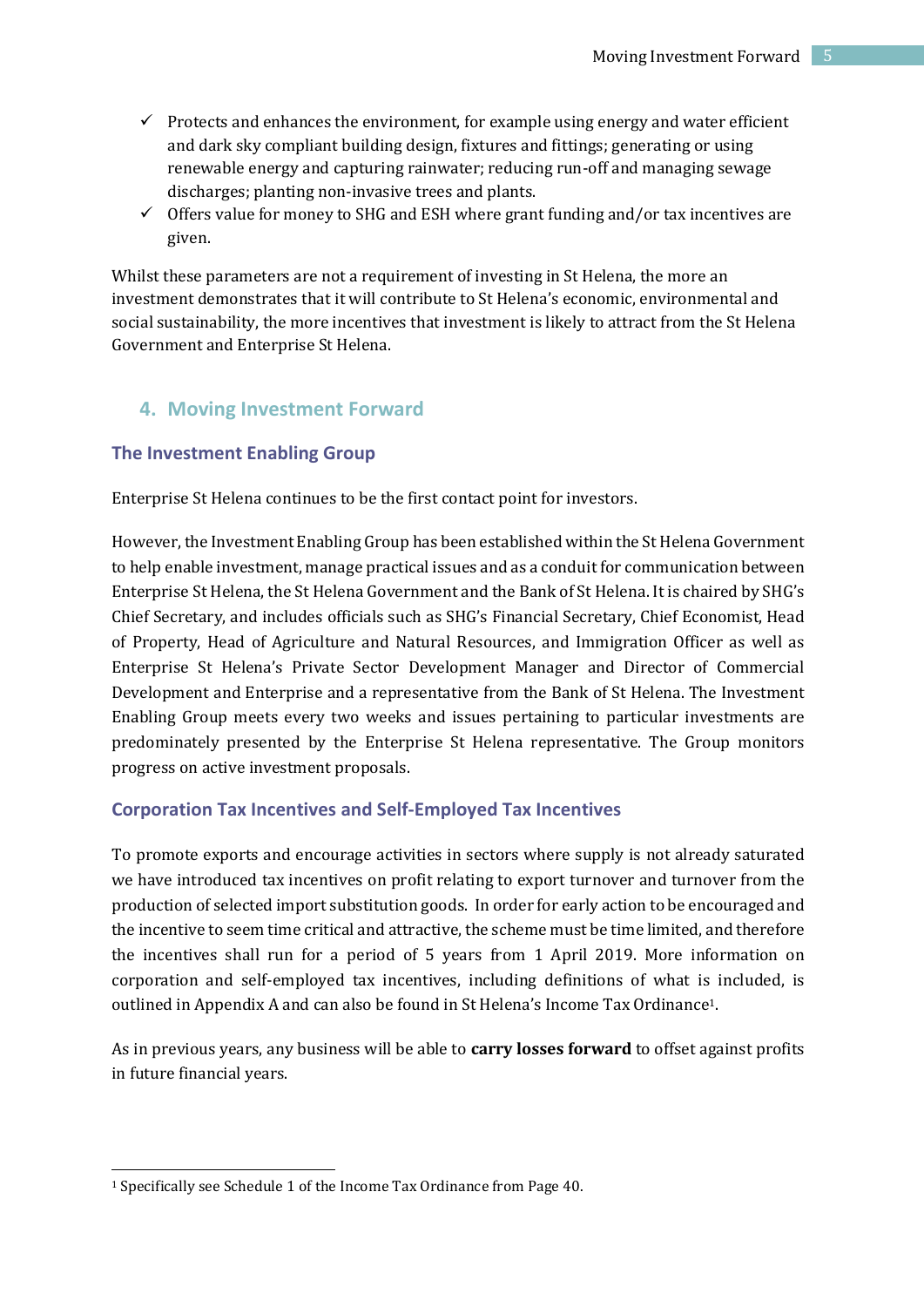## <span id="page-5-0"></span>**Approved Investment Status**

We have also introduced an **Approved Investment** process for investors to access **Customs Duty Incentives** (import duty reductions, exemptions or the ability to delay duty payments). The process will confirm the bona fides of the investor through due diligence checks and establish that the proposed activity supports investment objectives. The Approved Investment will be either a new enterprise or the expansion of an existing enterprise; will have a beneficial effect on the economy of St. Helena; and will be adequately financed.

An Approved Investment shall have a beneficial effect on the economy of St. Helena and are particularly encouraged if it meets the following objectives:

- Is sustainable; economically, environmentally and socially.
- Reduces the island's dependence on imported goods, increase exports, increases and retains money on St Helena.
- Employs local people, where appropriately skilled staff are available.
- Adds to the range of products and services on offer to residents and visitors.
- Offers value for money to SHG and ESH where grant funding and/or tax incentives are given.

In understanding whether the investor will contribute to these factors, the answers to a number of questions will be sought, and inputted into an Investor Matrix. This will provide the basis to estimate the effect that an investment will have on St Helena's economy and provide evidence to support an application for Approved Investment Status. The Matrix questions are outlined in Appendix B.

The scores and weights allow a multi-criteria analysis to be undertaken. The purpose of the Investor Matrix is to promote fair, consistent and transparent decision making.

The Investor Matrix gives an investor an overall weighted score out of 100%. The score, together with the magnitude of investment, denotes whether the investment will be eligible for 'approved investor' status, and if so, whether Improved Investor Status A, B, or C is awarded.

|                                   | <b>Investment Matrix Score</b> |                   |                   |                   |
|-----------------------------------|--------------------------------|-------------------|-------------------|-------------------|
| <b>Magnitude of</b><br>Investment | $0 - 39%$                      | 40%-54%           | 55%-69%           | 70%-100%          |
| $>$ f1m                           | Not                            | Approved          | Approved          | Approved          |
|                                   | Approved                       | <b>Investor B</b> | investor B        | investor A        |
| £25,000-£1m                       | Not                            | Approved          | Approved          | Approved          |
|                                   | Approved                       | Investor C        | <b>Investor B</b> | investor A        |
| $<$ £25,000                       | Not                            | Approved          | Approved          | Approved          |
|                                   | Approved                       | Investor C        | Investor C        | <b>Investor B</b> |

Delayed repayment of duties is available for any approved investor C. Reductions in customs duty and/or delayed repayment could is available for any approved investor B. And exemptions in customs duty are available for any approved investor A.

An **Approved Investment Committee** has been established to assist the process.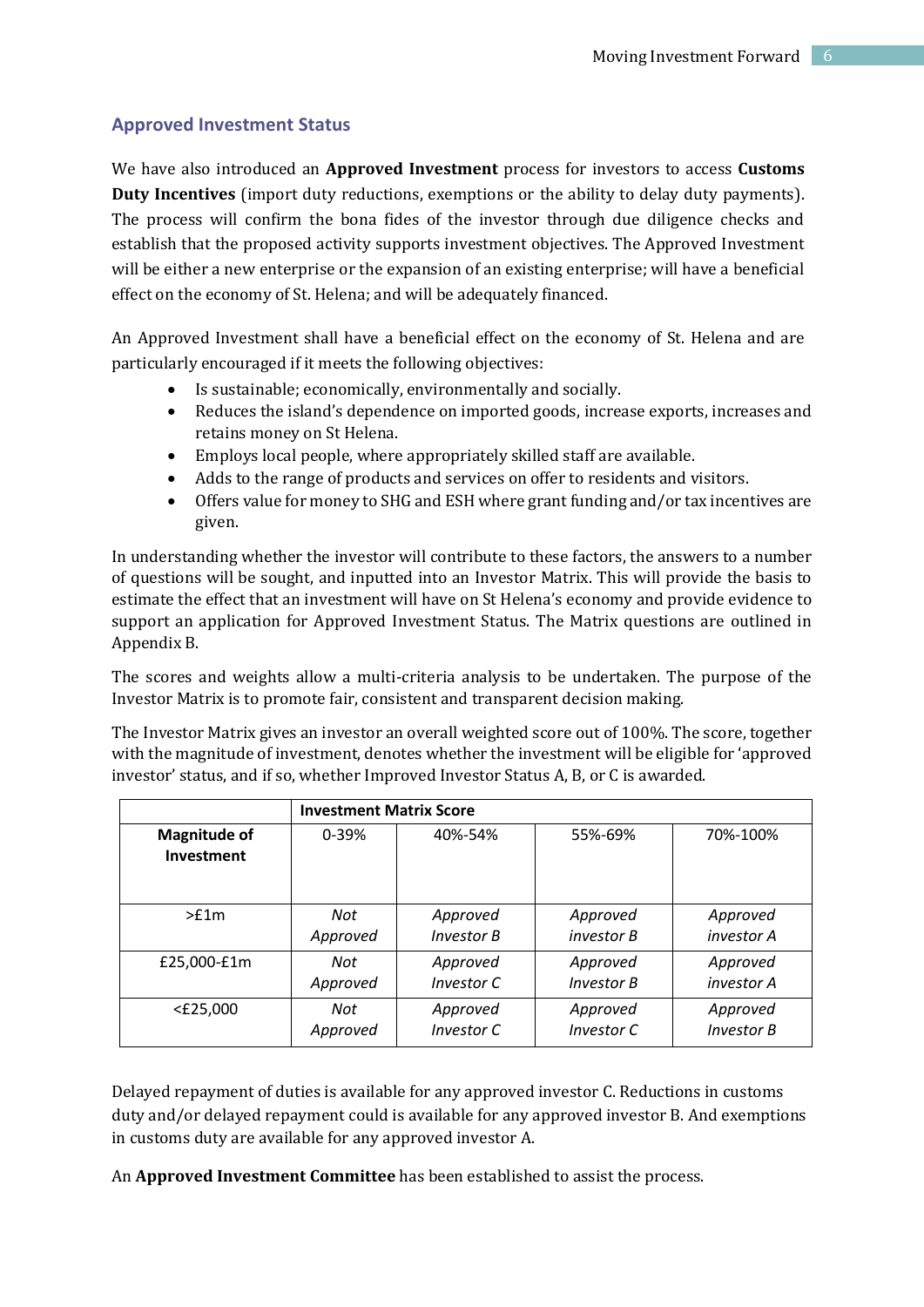Enterprise St Helena's business development team will fill out the Investor Matrix and once this has been reviewed by the Investment Enabling Group, it will go to the Approved Investment Committee for endorsement.

The Approved Investment Committee meets whenever an application for Approved Investment Status is ready for endorsement. The members of the Committee are appointed by the Governor and includes the Chief Secretary, who also serves as the Chair of the Committee; the Financial Secretary; a Government Economist; a representative from Enterprise St Helena; a representative of the Economic Development Committee and such other members as the Governor deems appropriate.

For investments under £1million, the Chair of the Approved Investment Committee may, by certificate, declare that any enterprise is an Approved Investment and that any person is an Approved Investor in relation to that Approved Investment. For investments over £1million, the Executive Council may, by certificate, declare that any enterprise is an Approved Investment and that any person is an Approved Investor in relation to that Approved Investment.

Once an investor is granted Approved Investor Status in relation to a particular Approved Investment, the investor will be eligible for import duty reductions, exemptions or the ability to delay customs duty payments. The incentive will be available to the Approved Investor for a period of 5 years from the date of certification. To claim, the investor will be required to submit itemised information on what they intend to import. Enterprise St Helena will monitor the amount claimed by the investor and liaise with SHG customs to ensure effective implementation2.

At the Economic Development Committee, Enterprise St Helena will present information on applications for the Approved Investment Status. Matters of appeal can be directed to the Governor of St Helena, Ascension and Tristan da Cunha. Detailed information on the process can be found within the Customs and Excise (Approved Investment) Regulations, 2019.

More information on this scheme can be found in the Customs and Excise (Approved Investment) Regulations, 2019, which can be found on the St Helena Government website following the Customs and Excise Ordinance3.

<u>.</u>

<sup>&</sup>lt;sup>2</sup> It is noted that a business would not be able to 'double dip' i.e. use the Investment Tax Credit and the new Approved Investment Scheme incentives on the same project. It is also noted that if the investment would have proceeded regardless of the scheme, and/or the investment is made using government grants, then the Investment Enabling Group will reserve the right not to approve the scheme. <sup>3</sup> Specifically see the Customs and Excise (Approved Investment) Regulations, 2019 From Page 60.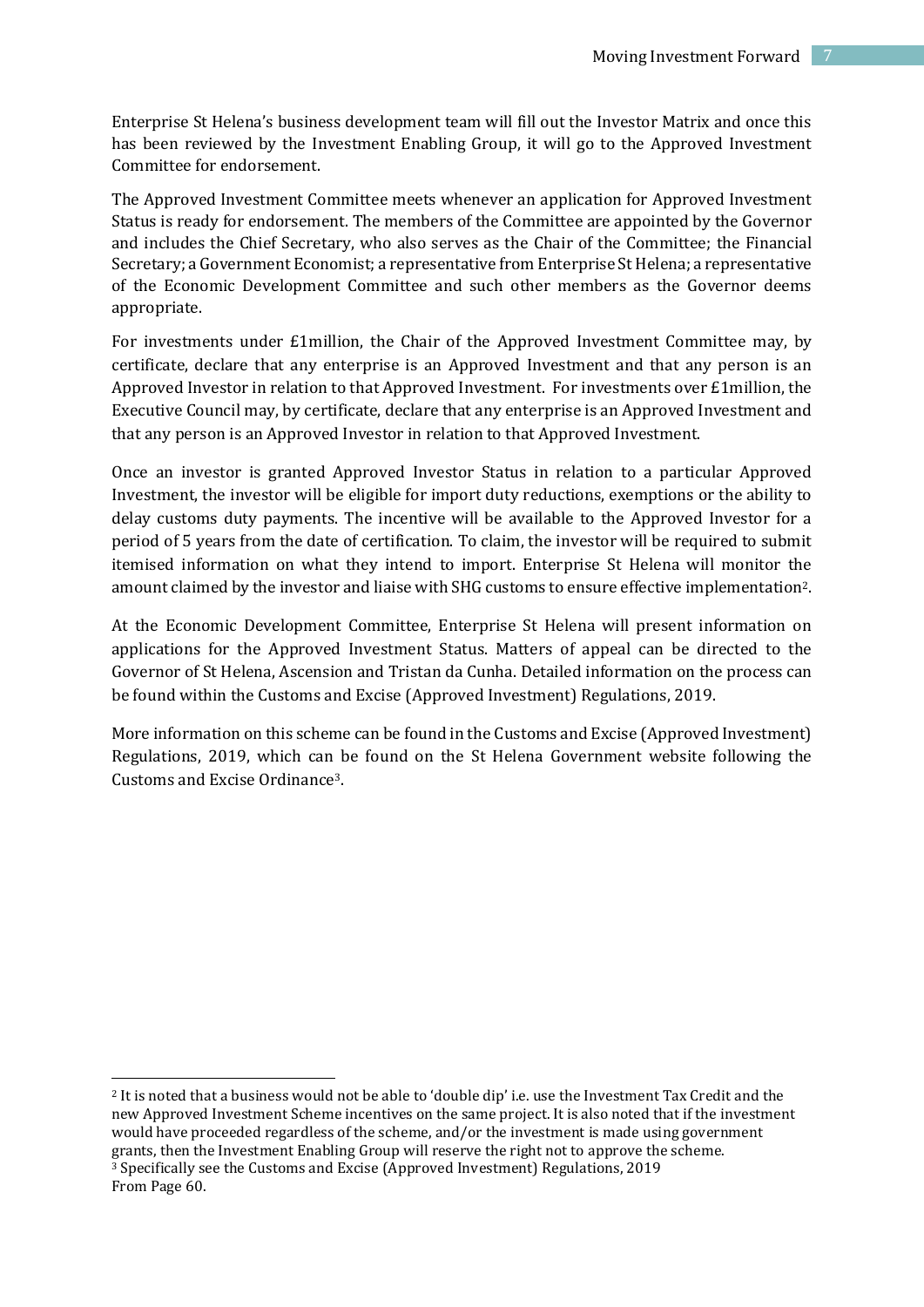

*Figure 1: Roles and Responsibilities*

#### <span id="page-7-0"></span>**Land Availability**

Many investments will require a physical presence; an address, office, or land. Although many investors identify their own premises and land, SHG understands that to drive investment forward, it is useful to advertise specific Crown Land and buildings which are available for leasehold, additional to the information already available within St Helena's Land Development Control Plan. **An Investment Prospectus** will be developed by Enterprise St Helena which shall set out sites and properties identified as suitable for development. A database, populated by SHG's Property Division and made available to the public through Enterprise St Helena, will be developed to provide rapid consistent information about sites and their development potential. The information shall include, where available: greenfield and brown field sites; ownership, size, location, terrain, plans, planning status including heritage status, preferred and acceptable uses, development constraints, timescale for availability, access arrangements, and indicative value.

If an investor requires and identifies a Crown Land parcel for use, then an investor can be assured that there is a set process for award. It will take up to 8 weeks to negotiate price and to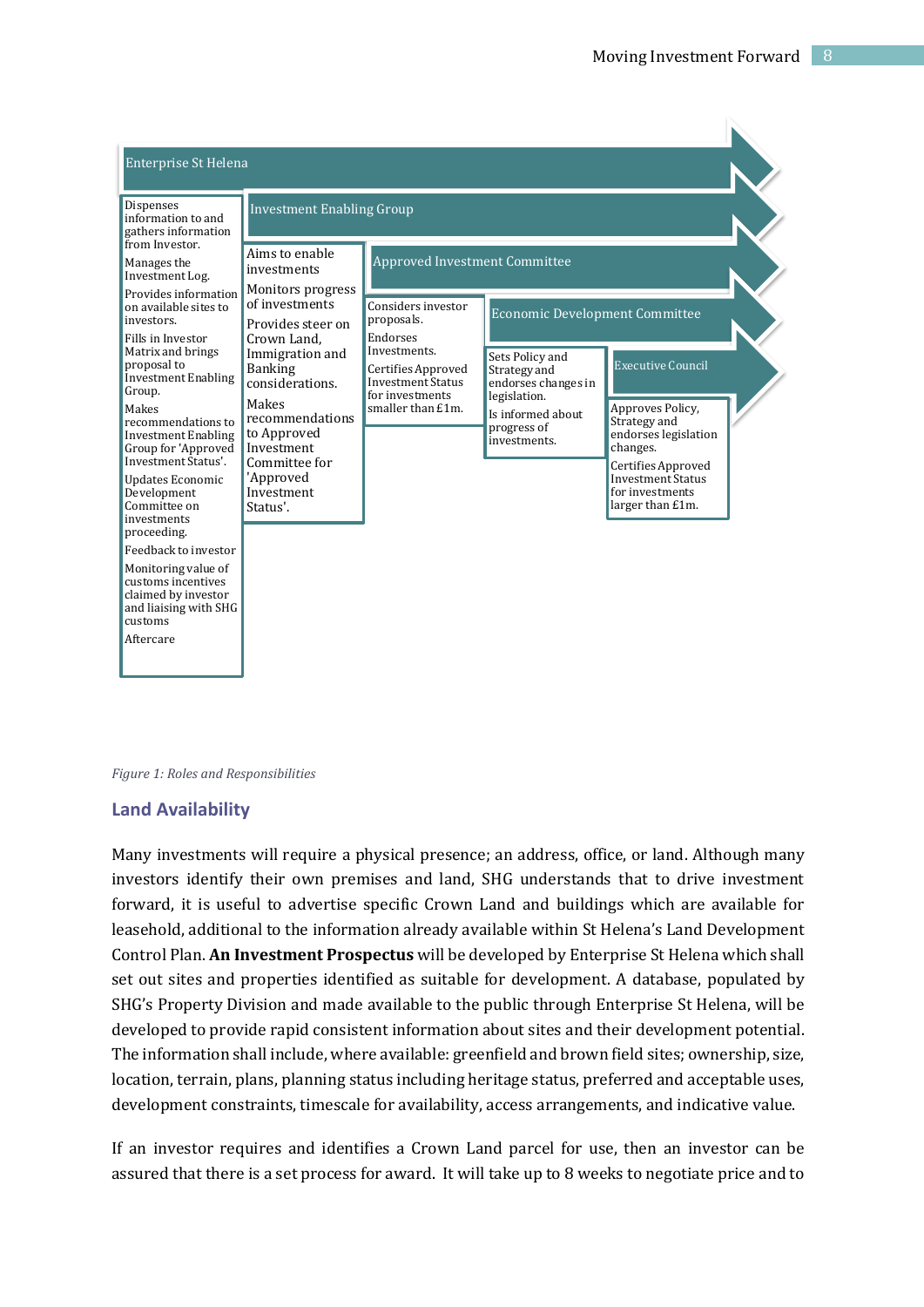offer a leasehold contract on crown land/property. There is a 28 day<sup>4</sup> public consultation process starting the 1st working day of month after submission of the development application and environmental impact assessment. Thereafter, development permission will be decided by the Land Development Control Authority<sup>5</sup> within 8 weeks of receiving the investor's planning application, which includes the statutory 4 week public consultation period, as set out in the Land Development Control Ordinance which can be found on the St Helena Government website6.

## <span id="page-8-0"></span>**Infrastructure on St Helena**

SHG understands that overhead costs are an important factor in an investor's business case. Whilst electricity and water prices are generally higher on islands than they are on any mainland, due to diseconomies of scale, SHG helps to reduce volatility by facilitating investment within these areas. Significant **infrastructure investment** in renewable energy is being delivered as per SHG's [Energy Strategy](http://www.sainthelena.gov.sh/wp-content/uploads/2012/08/161025_St-Helena-Government-Energy-Strategy-FINAL-October-2016.pdf), and investment in internet provision is being delivered as per SHG's [Digital Strategy.](http://www.sainthelena.gov.sh/wp-content/uploads/2012/08/Draft-Digital-Strategy-July-2017.pdf) 

### <span id="page-8-1"></span>**Labour Availability**

We understand that the investor needs an adequate supply of people capable of operating the enterprise over its lifetime. As levels of employment on the island are already high, it is important that SHG encourages an increase in the resident working age population, focusing on areas of need.

Training may be required to develop the capability of the resident population to take on new jobs requiring new skills and responsibilities. Skills development programmes have thus far focused on the hospitality industry with some industry specific development programmes for the construction, agricultural and fishing sectors. SHG's Education Department and the St Helena Community College are making more courses available, and are encouraging students to develop their advanced skills, in IT and Computer Science for example. SHG also runs an apprenticeship programme, and Enterprise St Helena runs a hospitality training facility.

Labour surveys will be undertaken to identify employment needs and the list of skills shortages will be made available to SHG's Immigration Team to assist the Immigration process. The current **Shortage Occupation List** can be found on the St Helena Government's website.

.<br>-

<http://www.sainthelena.gov.sh/property-division/> for minutes and agendas.

<sup>4</sup> Or 14 days for residential property.

<sup>5</sup> The Land Development Control Authority meet every four weeks. See

<sup>6</sup> The reference to the timing for approvals is in the Land Planning and Development Control Ordinance and Regulations, specifically:

Part 2; Public consultation on development applications 3. Page 40.

Part 2; Notice of decision on development applications 5. Page 41

Land planning and development control (environmental Impact assessment) regulations, 2013, Review of quality of environmental impact assessment report 3. (1) (b) and 3. (2) Page 48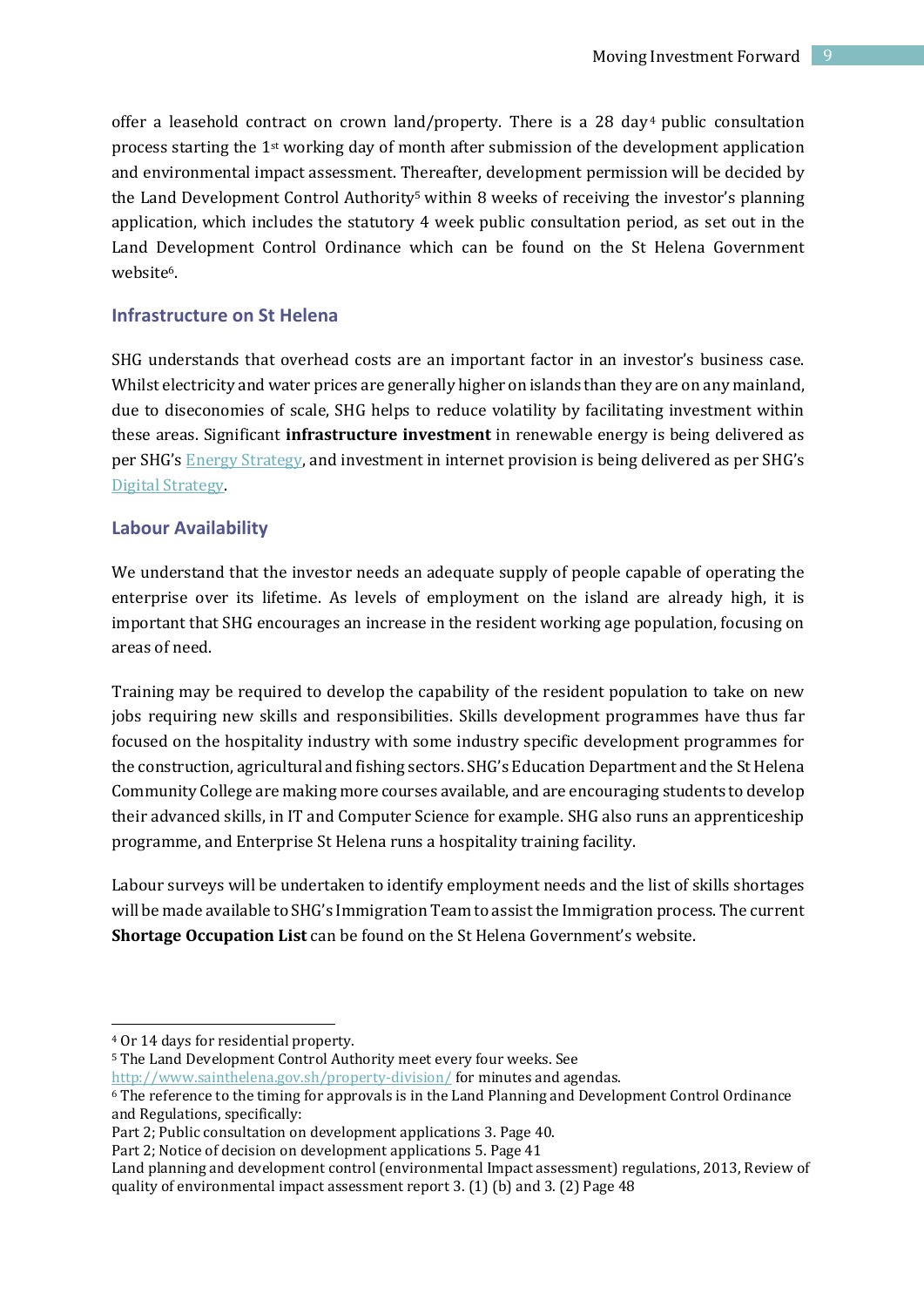## **5. Encouraging investment**

<span id="page-9-0"></span>Enterprise St Helena has a key role in promoting investment in St Helena. Through the Investment Prospectus and other materials created by Enterprise St Helena, investment opportunities shall be marketed within St Helena and abroad. To provide most value to the island, the marketing will focus on the sectors outlined within the Sustainable Economic Development Plan and any other sectors which can increase St Helena's export income and substitute imports. Enterprise St Helena will be proactive seeking investment. They will help businesses ensure that St Helena's niche products enter new export markets, and support research, if required, in order to explore market opportunities and associated product development.

## <span id="page-9-1"></span>**6. Supporting Investors**

Once the interest in investing in St Helena has been raised with Enterprise St Helena, converting that interest into a decision requires a team approach with strong coordination to provide a rapid accurate response to the investors. This will require a commitment from all departments involved to allocate sufficient resources. Key attributes for conversion:

- A single point of contact that ensures consistent message;
- Using the Investment Enabling Group for the various relevant agencies to support the project;
- Supporting the investment by negotiating through policies and procedures;
- Responding in a timely manner;
- Providing accurate information;
- Not 'overpromising';
- Treating all dealings with the investor as commercial in confidence;
- Respecting an investor's innovative business ideas by not putting an investor's unique idea out to tender;
- Not releasing any information to the public without the investor's express agreement;
- Providing advice and support through local processes.

As in the past, Enterprise St Helena's business development team will be the initial point of contact for investors. Enterprise St Helena will coordinate the relationship with the investor, including information dispensing, information gathering and feedback. Enterprise St Helena will issue the enquiry form to potential investors, maintain the investor log, and provide information updates to the Investment Enabling Group and Economic Development Committee, where an application is forthcoming.

Once the investment has been made, it is important that the relationship that has been built up with the business is maintained. Continuing the single point of contact through Enterprise St Helena and periodic review meetings will provide the investor with ongoing support. It also allows the various agencies to review and develop performance for the handling of future projects.

Aftercare may include supporting training; identifying local suppliers and markets: networking with local businesses; and business related advice.

## <span id="page-9-2"></span>**7. Continuous Improvement**

The economic and political environment across the world constantly changes and has effects on the number of investors who are interested in setting up and expanding on St Helena as well as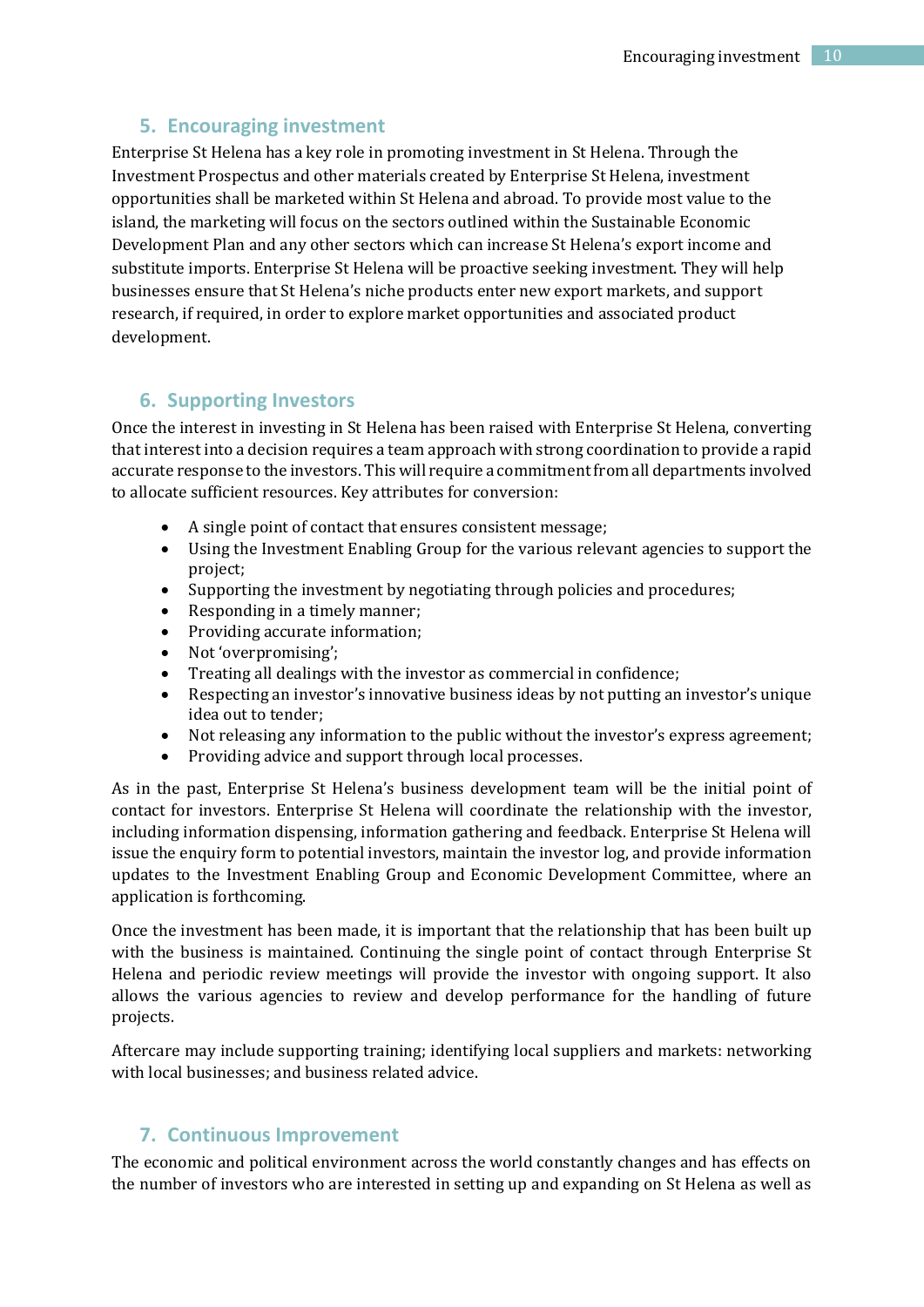the type of investments which might help St Helena's economy grow. Therefore, it is likely that the magnitude of, eligibility for, and affordability to provide tax incentives will need to adapt to these changes to ensure that the scheme continues to incentivise investment on St Helena and is affordable to the Government of St Helena.

As a result, at the end of each financial year, the incentives recommended within this Investment Strategy shall be reviewed in terms of their effectiveness and the Investment Strategy itself will be updated as and when required. Updates won't affect Approved Investments already certified.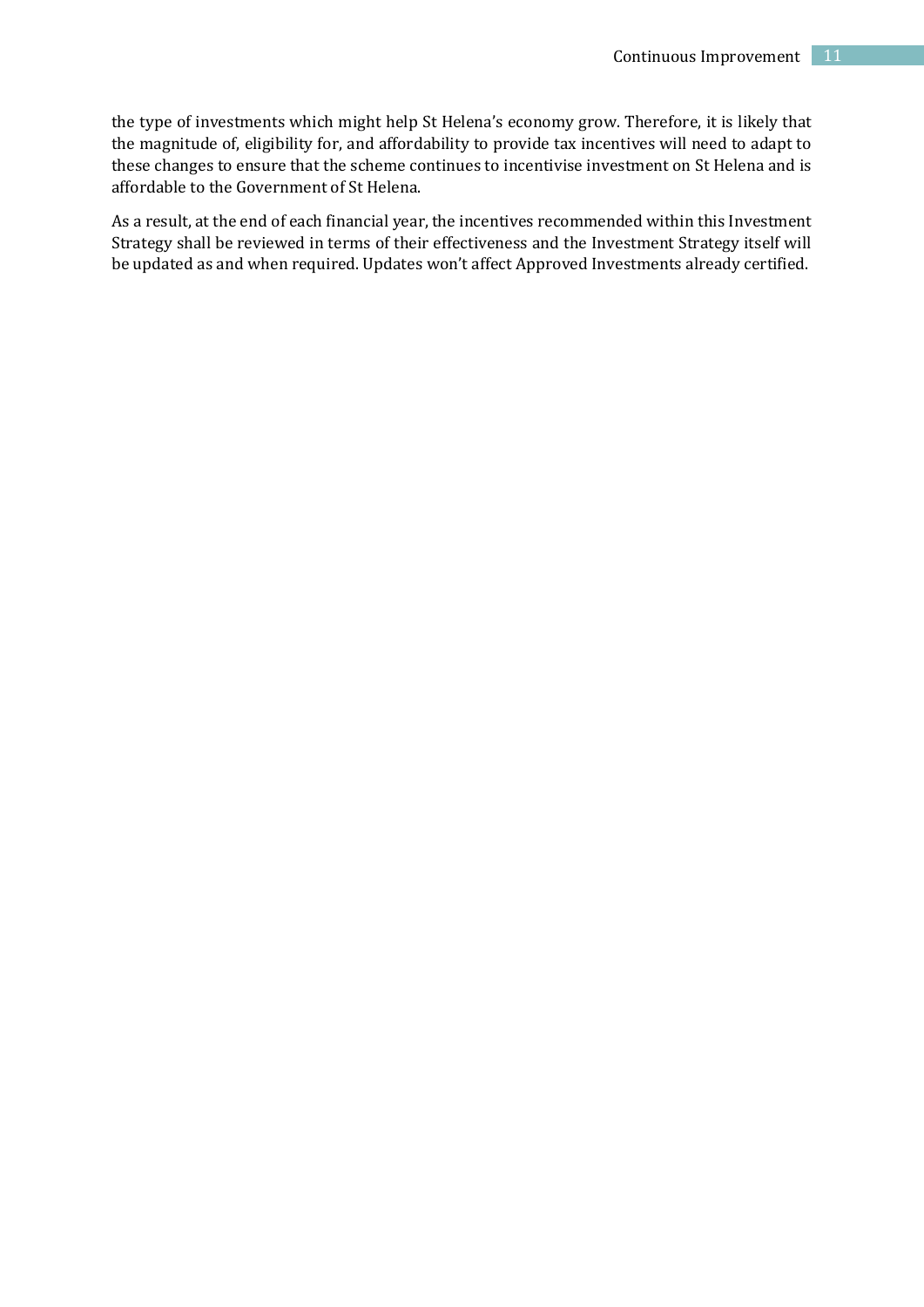## **8. Contact Details**

<span id="page-11-0"></span>For more information please contact:

Chief Economist St Helena Government The Castle Jamestown St Helena Island South Atlantic Ocean STHL 1ZZ Telephone: +(290) 22470 Email: [nicole.shamier@sainthelena.gov.sh](mailto:nicole.shamier@sainthelena.gov.sh)

Chief Executive of Economic Development Enterprise St Helena Ladder Hill Business Park Ladder Hill St Helena Island South Atlantic Ocean STHL 1ZZ Telephone: +(290) 22920 Email: [dawn.cranswick@esh.co.sh](mailto:dawn.cranswick@esh.co.sh)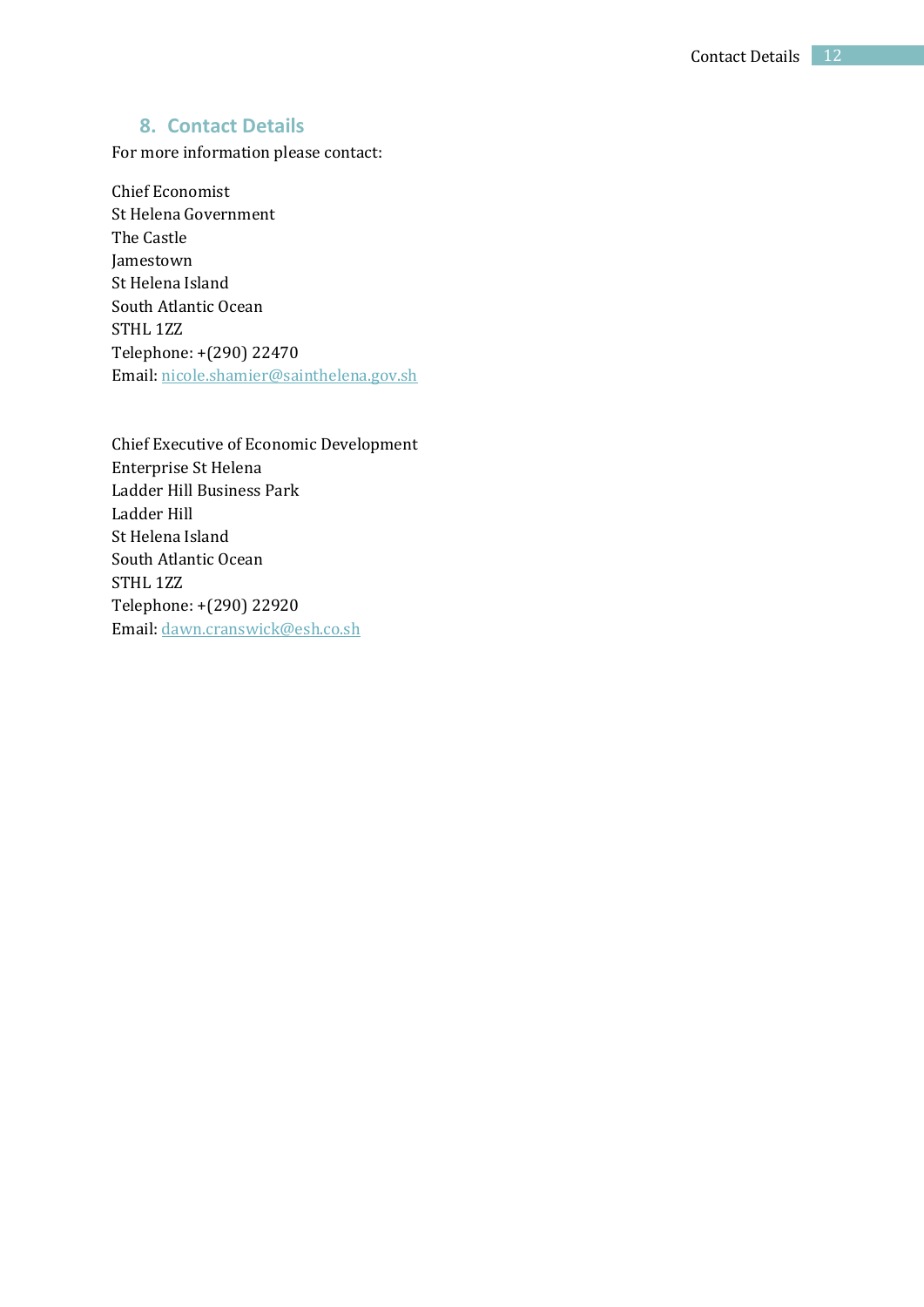## <span id="page-12-0"></span>**Appendix A: Corporation Tax and Self-Employment Tax Incentives**

To promote exports and encourage activities in sectors where supply is not already saturated there is a **Corporation Tax Reduction** from 25% to 15% applied to the activities within the business which produce goods and services which are directly exported by the business, i.e. bought and used abroad. The incentive will run for a period of 5 years from 1 April 2019.

Additionally, activities which produce physical goods deemed as key import substitution or export goods are also be subject to **Corporation Tax Reduction** from 25% to 15%. These are activities namely fishing and fish processing; cultivation of honey; growing and roasting of local coffee; farming and butchering of meat; farming of vegetables, legumes, nuts or fruit or the processing of locally grown produce; distilling or brewing of liquor, wine or beer; production of traditional craftwork, or jewellery using predominantly locally sourced inputs (recycled, grown, or mined in St Helena); and production of upholstery or clothing,. The lower corporation tax amount would not be available for businesses which solely distribute market and/or retail the goods for example, as this would not be classed as primary production. The lower corporation tax amount would not be available in sectors which are deemed to be saturated, and therefore the activities eligible will need to be reviewed annually. The incentive will run for a period of 5 years from 1 April 2019.

Because Corporation Tax rates do not apply to self-employed persons, **we have reduced Self-Employment Tax rates** by 5%, when applied to activities within the business which produces goods and services which are directly exported by the business, i.e. bought and used abroad and activities which produce physical goods deemed as key import substitution or export goods (as outlined above). The incentive will run for a period of 5 years from 1 April 2019.

The Corporation Tax incentive is higher in magnitude than the Self-Employment Tax incentive to encourage incorporation of businesses.

To benefit from these reductions and deductions, the business/self-employed person will be able to declare income and costs relating to export and import substitution activities as part of their tax return, and the lower tax rate will apply accordingly. Businesses should structure their accounts to track costs and revenues pertaining to tax reduced activities during the year in preparation for their tax return submissions.

Information on these incentives can be found within Schedule 1 of St Helena's Income Tax Ordinance on the St Helena Government website.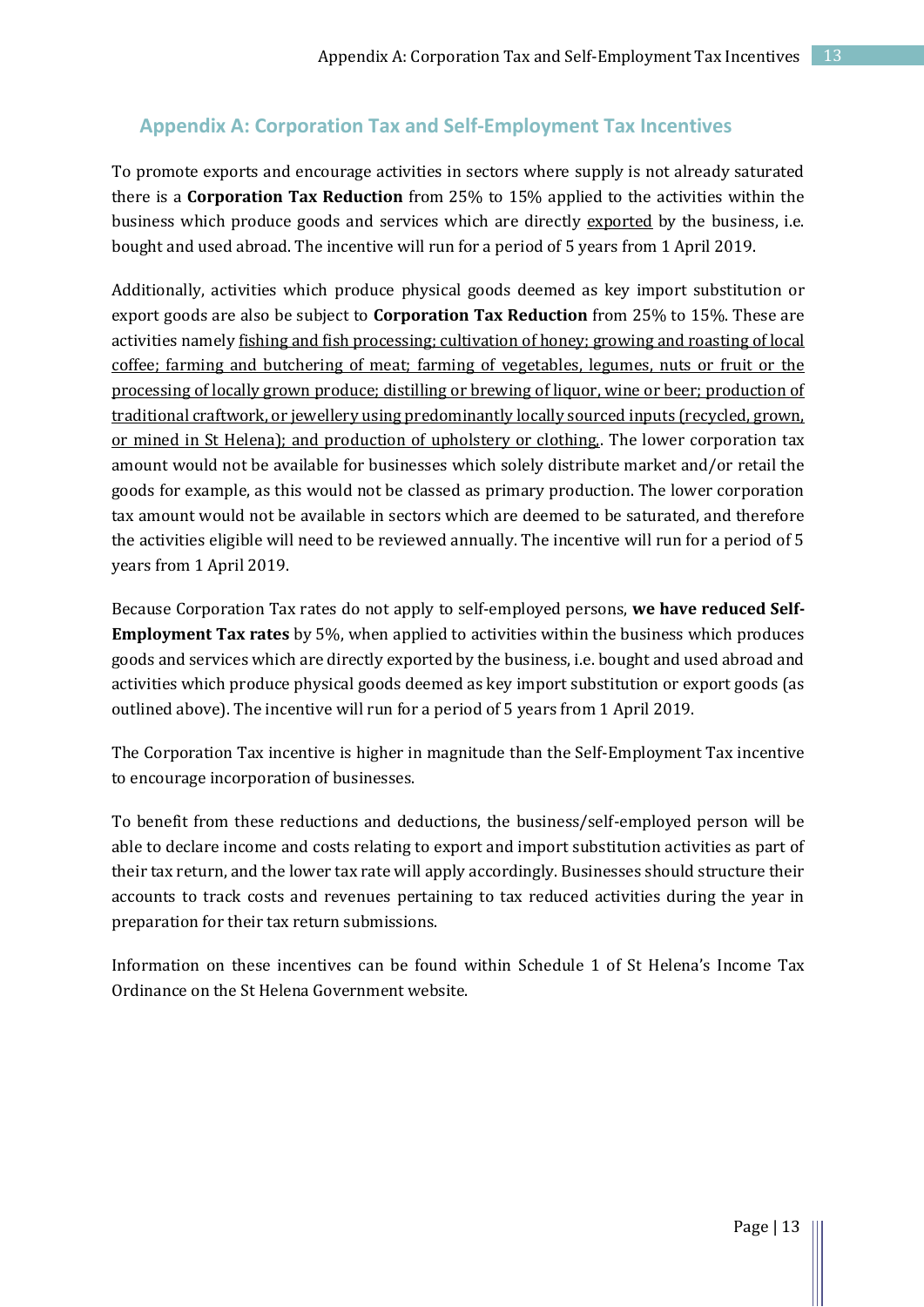<span id="page-13-0"></span>

| <b>Objective</b>                      | Group<br>weight | Question                                                                                                     |
|---------------------------------------|-----------------|--------------------------------------------------------------------------------------------------------------|
| <b>Investments</b>                    | Pass/           | Is the nature of the investment legally and ethically acceptable?                                            |
| which are                             | Fail            | Has the applicant passed or expected to pass a due diligence test                                            |
| sustainable;                          |                 | by ESH/SHG?                                                                                                  |
| economically,                         |                 | Has the applicant been subject to conviction for any of the                                                  |
| environmentally                       |                 | following offences during the five years prior to application:                                               |
| and socially                          |                 | Money laundering or equivalent offence                                                                       |
|                                       |                 | Bribery and/or corruption or equivalent offence.                                                             |
|                                       | 30%             | What is the annual average expected additional turnover                                                      |
|                                       |                 | generated for the business as a result of the investment over the                                            |
|                                       |                 | first 10 years?                                                                                              |
|                                       |                 | Has the applicant already secured financing for the investment?                                              |
|                                       |                 | When does the applicant plan to start business operations on St<br>Helena?                                   |
|                                       |                 | How many people (full time equivalents) will be employed in<br>enterprise operations on average per annum?   |
|                                       |                 | How many St Helenian people (full time equivalents) will be                                                  |
|                                       |                 | employed in enterprise operations on average per annum?                                                      |
|                                       |                 | Does the project generate renewable energy and include water                                                 |
|                                       |                 | capture and storage; and include water and energy saving                                                     |
|                                       |                 | fittings and fixtures?                                                                                       |
|                                       |                 | Does the project mitigate environmental damage and propose to                                                |
|                                       |                 | enhance the environment?                                                                                     |
|                                       |                 | What are the land requirements? (to rent or buy)                                                             |
|                                       |                 | Does the project provide a safer or healthier environment e.g.                                               |
|                                       |                 | enhance social cohesion, improve quality and length of life, the                                             |
|                                       |                 | community's fitness and mental health, provide care services for                                             |
|                                       |                 | the elderly, or reduce harm caused by actions such as smoking,                                               |
|                                       |                 | substance abuse or road traffic accidents?<br>What additional infrastructure will be required to support the |
|                                       |                 | investment (e.g. roads, sewage) and who will pay for it?                                                     |
| <i>Investments</i>                    | 30%             | Is the investment project contributing to an export or import                                                |
| which reduce                          |                 | substitution sector?                                                                                         |
| the island's                          |                 | What percentage of profits is expected to be repatriated out of St                                           |
| dependence on                         |                 | Helena?                                                                                                      |
| imported goods,                       |                 | What proportion of the investment will be spent on goods and                                                 |
| increase exports,                     |                 | services produced locally?                                                                                   |
| increases or                          |                 |                                                                                                              |
| retains money                         |                 |                                                                                                              |
| on St Helena                          |                 |                                                                                                              |
| <b>Investments</b>                    | 10%             | Does another business currently operate in St Helena which                                                   |
| which add to the                      |                 | provides a similar or identical good or service?                                                             |
| range of                              |                 | Would the investment lead to the investor owning over a 50%                                                  |
| products and                          |                 | share of any of the markets it would operate in?                                                             |
| services on offer<br>to residents and |                 |                                                                                                              |
| visitors                              |                 |                                                                                                              |
| <b>Investments</b>                    | 30%             | Estimated average annual tax forecasted to be paid over 10 year                                              |
| which provides                        |                 | period (after incentives).                                                                                   |

## **Appendix B: Investment Matrix Questions**